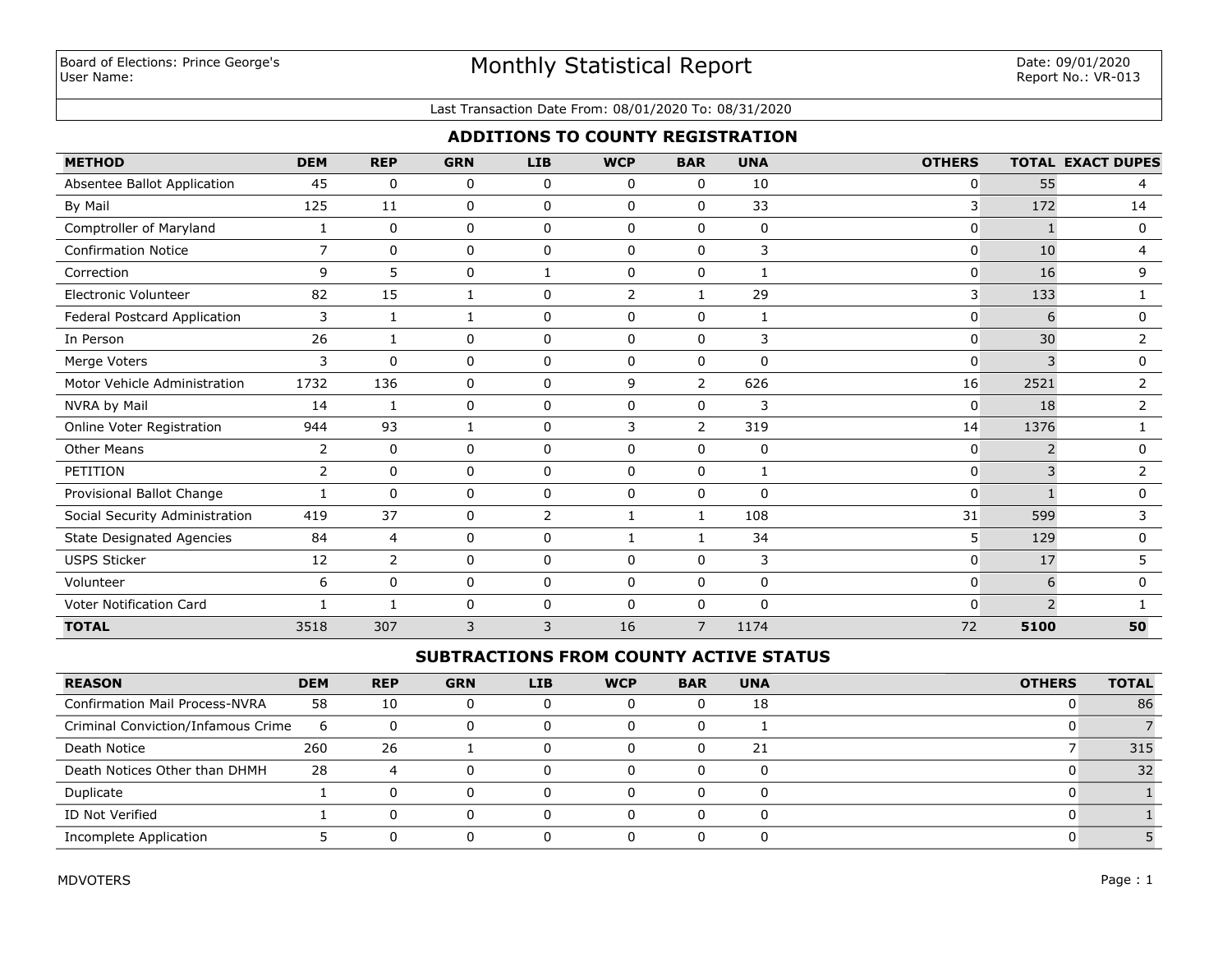Board of Elections: Prince George's User Name:

# Monthly Statistical Report

| Last Transaction Date From: 08/01/2020 To: 08/31/2020 |         |        |    |          |  |  |        |       |         |  |
|-------------------------------------------------------|---------|--------|----|----------|--|--|--------|-------|---------|--|
| Moved Out of State                                    | 36      |        |    | $\Omega$ |  |  | 13     |       | 56      |  |
| Non-Citizen                                           |         |        |    |          |  |  |        |       |         |  |
| Voter Request                                         |         |        |    |          |  |  |        |       |         |  |
| Duplicate/Merged                                      |         |        |    |          |  |  |        |       | 16      |  |
| <b>County Transfer Out</b>                            | $-1425$ | $-153$ | -4 | - 2      |  |  | $-318$ | $-31$ | $-1933$ |  |
| <b>TOTAL</b>                                          | 1834    | 201    |    |          |  |  | 377    | 41    | 2460    |  |

### **AFFILIATION CHANGES**

| <b>CHANGE</b> | <b>DEM</b>           | <b>REP</b> | <b>GRN</b> | <b>LIB</b> | <b>WCP</b>        | <b>BAR</b> | <b>UNA</b> | <b>OTHERS</b> | <b>TOTAL</b> |
|---------------|----------------------|------------|------------|------------|-------------------|------------|------------|---------------|--------------|
| From          | 1017                 | 274        | つつ         | 45         |                   |            | 1118       | 387           | 2887         |
| To            | 1042                 | 286        |            |            | $\sim$<br>34<br>◡ |            | 1091       | 416           | 2887         |
| <b>TOTAL</b>  | $\sim$ $\sim$<br>ر ے | <u>_ _</u> | $-32$      | $-39$      | つつ<br>$\sim$      |            | $-27$      | 29            |              |

### **CURRENT ACTIVE REGISTRATION**

| <b>ACTIVITY</b>              | <b>DEM</b> | <b>REP</b> | <b>GRN</b> | <b>LIB</b> | <b>WCP</b> | <b>BAR</b> | <b>UNA</b> | <b>OTHERS</b> | <b>TOTAL</b> |
|------------------------------|------------|------------|------------|------------|------------|------------|------------|---------------|--------------|
| <b>BEGINNING OF REPORT</b>   | 466544     | 39163      | 635        | 1053       | 61         | 113        | 74786      | 11698         | 594053       |
| ADDITIONS $(+)$              | 3518       | 307        |            |            | 16         |            | 1174       | 72            | 5100         |
| REINSTATED (+)               | 187        | 12         | 0          |            |            |            | 47         |               | 251          |
| CANCELLED (-)                | $-317$     | $-34$      | $-1$       | 0          | $\Omega$   | 0          | $-41$      | $-10$         | $-403$       |
| COUNTY TRANSFER OUT (-)      | $-1425$    | $-153$     | $-4$       | $-2$       | $\Omega$   | 0          | $-318$     | $-31$         | $-1933$      |
| AFFILIATION CHANGES (+ OR -) | 25         | 12         | $-32$      | $-39$      | 27         |            | $-27$      | 29            |              |
| * INACTIVATED (-)            | $-86$      | $-14$      | 0          | 0          | $\Omega$   | 0          | $-18$      | 0             | $-118$       |
| $*$ REACTIVATED $(+)$        | 337        | 21         | 0          |            |            | 0          | 67         |               | 436          |
| <b>END OF REPORT TOTALS</b>  | 468783     | 39314      | 601        | 1017       | 107        | 126        | 75670      | 11768         | 597386       |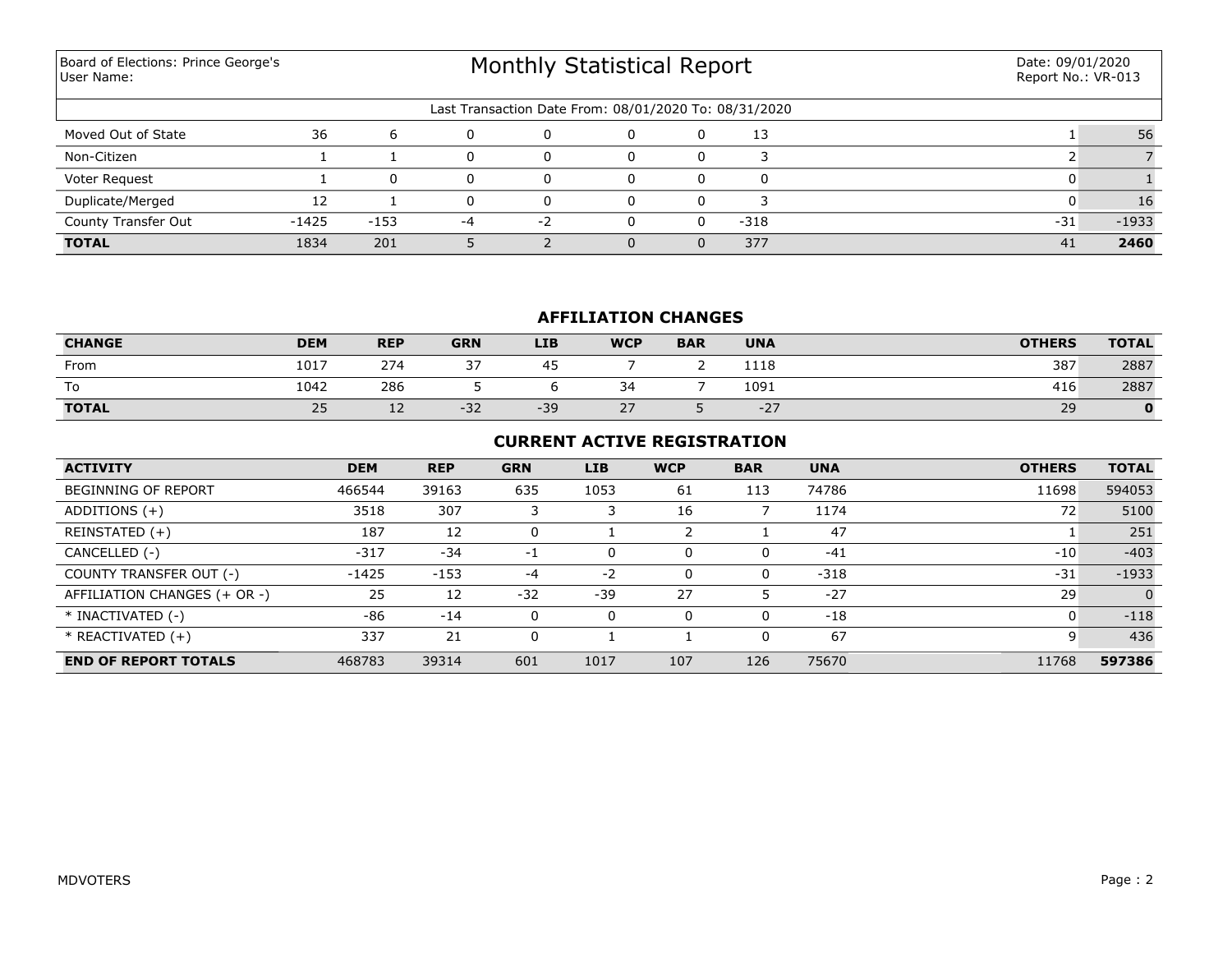#### Last Transaction Date From: 08/01/2020 To: 08/31/2020

#### **INACTIVE REGISTRATION**

## **SUBTRACTIONS FROM COUNTY INACTIVE STATUS**

| <b>REASON</b>                      | <b>DEM</b>     | <b>REP</b>   | <b>GRN</b>   | <b>LIB</b>     | <b>WCP</b>  | <b>BAR</b>  | <b>UNA</b>     | <b>OTHERS</b> | <b>TOTAL</b>   |
|------------------------------------|----------------|--------------|--------------|----------------|-------------|-------------|----------------|---------------|----------------|
| Absentee Ballot Application        | 26             | 1            | 0            | 0              | 0           | 0           | 6              | 2             | 35             |
| By Mail                            | 10             | 1            | 0            | 0              | 0           | 0           | 5              | 0             | 16             |
| <b>Confirmation Notice</b>         | 30             | 1            | 0            | 0              | 0           | 0           | 6              | 1             | 38             |
| Correction                         | 1              | 0            | 0            | 0              | 0           | 0           | 0              | 0             | $\mathbf 1$    |
| Criminal Conviction/Infamous Crime | 0              | 0            | 0            | $\mathbf 0$    | $\mathbf 0$ | $\mathbf 0$ | 0              | $\mathbf{1}$  | $\mathbf{1}$   |
| Death Notice                       | 31             | 6            | 0            | 0              | 0           | 0           | $\overline{2}$ | 0             | 39             |
| <b>Electronic Volunteer</b>        | 4              | 0            | $\mathbf 0$  | $\mathbf 0$    | $\mathbf 0$ | 0           | $\overline{2}$ | 0             | 6              |
| <b>FPCA</b>                        | $\mathbf{1}$   | $\mathbf{1}$ | 0            | 0              | 0           | 0           | 0              | 0             | $\overline{2}$ |
| In Person                          | $\overline{2}$ | 0            | 0            | $\mathbf 0$    | $\mathbf 0$ | $\mathbf 0$ | 0              | 0             | $\overline{2}$ |
| Motor Vehicle Administration       | 145            | 9            | $\mathbf{1}$ | $\pmb{0}$      | 1           | 0           | 23             |               | 181            |
| Moved Out of State                 | 363            | 44           | 4            | $\overline{4}$ | $\mathbf 0$ | 0           | 121            | 8             | 544            |
| NVRA by Mail                       | 1              | 0            | $\mathbf 0$  | 0              | $\mathbf 0$ | 0           | 0              | 0             | $\mathbf{1}$   |
| Online Voter Registration          | 102            | 4            | 0            | $\mathbf 0$    | $\mathbf 0$ | $\mathbf 0$ | 26             | 2             | 134            |
| <b>Other Means</b>                 | 0              | 0            | $\pmb{0}$    | $\pmb{0}$      | $\mathbf 0$ | 0           | 1              | 0             | $\mathbf 1$    |
| <b>State Designated Agencies</b>   | 5              | 1            | 0            | $\mathbf{1}$   | 0           | 0           | 1              | 1             | $\mathsf 9$    |
| <b>USPS Sticker</b>                | 5              | 1            | 0            | 0              | $\mathbf 0$ | 0           | 0              | 0             | $\sqrt{6}$     |
| Volunteer                          | 1              | 0            | 0            | 0              | $\mathbf 0$ | $\mathbf 0$ | 0              | 0             | $\mathbf{1}$   |
| Voter Notification Card            | 0              | 0            | 0            | 0              | $\mathsf 0$ | 0           | 1              | 0             | $\mathbf 1$    |
| Duplicate/Merged                   | $\mathbf{0}$   | 0            | 0            | 0              | 0           | 0           | 1              | 0             | $\mathbf 1$    |
| County Transfer Out                | $-56$          | $-7$         | 0            | $-2$           | $\mathsf 0$ | $-1$        | $-20$          | 0             | $-86$          |
| <b>TOTAL</b>                       | 783            | 76           | 5            | $\overline{7}$ | 1           | 1           | 215            | 17            | 1105           |

## **CURRENT INACTIVE REGISTRATION**

| <b>ACTIVITY</b>       | <b>DEM</b> | <b>REP</b> | <b>GRN</b> | <b>LIB</b> | <b>WCP</b> | <b>BAR</b> | <b>UNA</b> | <b>OTHERS</b> | <b>TOTAL</b> |
|-----------------------|------------|------------|------------|------------|------------|------------|------------|---------------|--------------|
| BEGINNING OF REPORT   | 25707      | 3031       | 84         | 218        |            |            | 6853       | 544           | 36440        |
| $*$ INACTIVATED $(+)$ | 86         | -          |            |            |            |            | Ιŏ         |               | 118          |
| *REACTIVATED (-)      | $-334$     | $-19$<br>ᅩ |            |            |            |            | $-14$      | -8            | -436         |